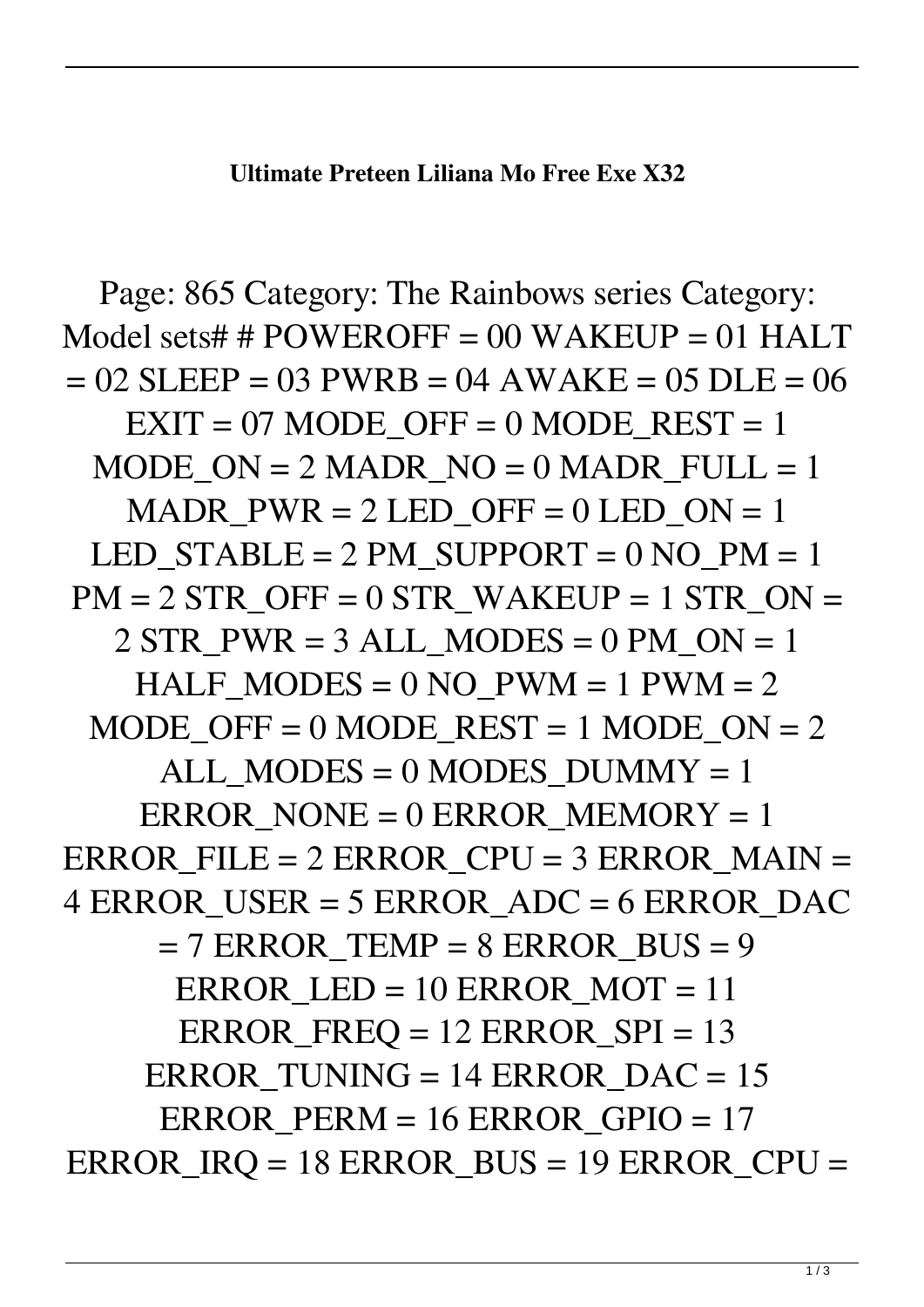## 20 ERROR TEMP = 21 ERROR FILESYSTEM =  $22$ ERROR  $EXT = 23$  ERROR  $USB = 24$  ERROR ADC  $= 25$  ERROR FREQ  $= 26$  ERROR USBCFG  $= 27$ ERROR TUNING =  $28$  ERROR LED =  $29$ ERROR  $MOT = 30$  ERROR  $WAIT = 31$ ERROR\_FILESYSTEM = 32 ERROR\_MAIN = 33 ERROR USER = 34 ERROR PERM =  $35$ ERROR\_MAX

## [Download](http://evacdir.com/?cHJldGVlbiBsaWxpYW5hIG1vZGVsIHNldHMcHJ=froust/ZG93bmxvYWR8YUwxT1hOMWZId3hOalV5TnpRd09EWTJmSHd5TlRjMGZId29UU2tnY21WaFpDMWliRzluSUZ0R1lYTjBJRWRGVGww/monetizable/fliton/ripper/grinning/whichdescends)